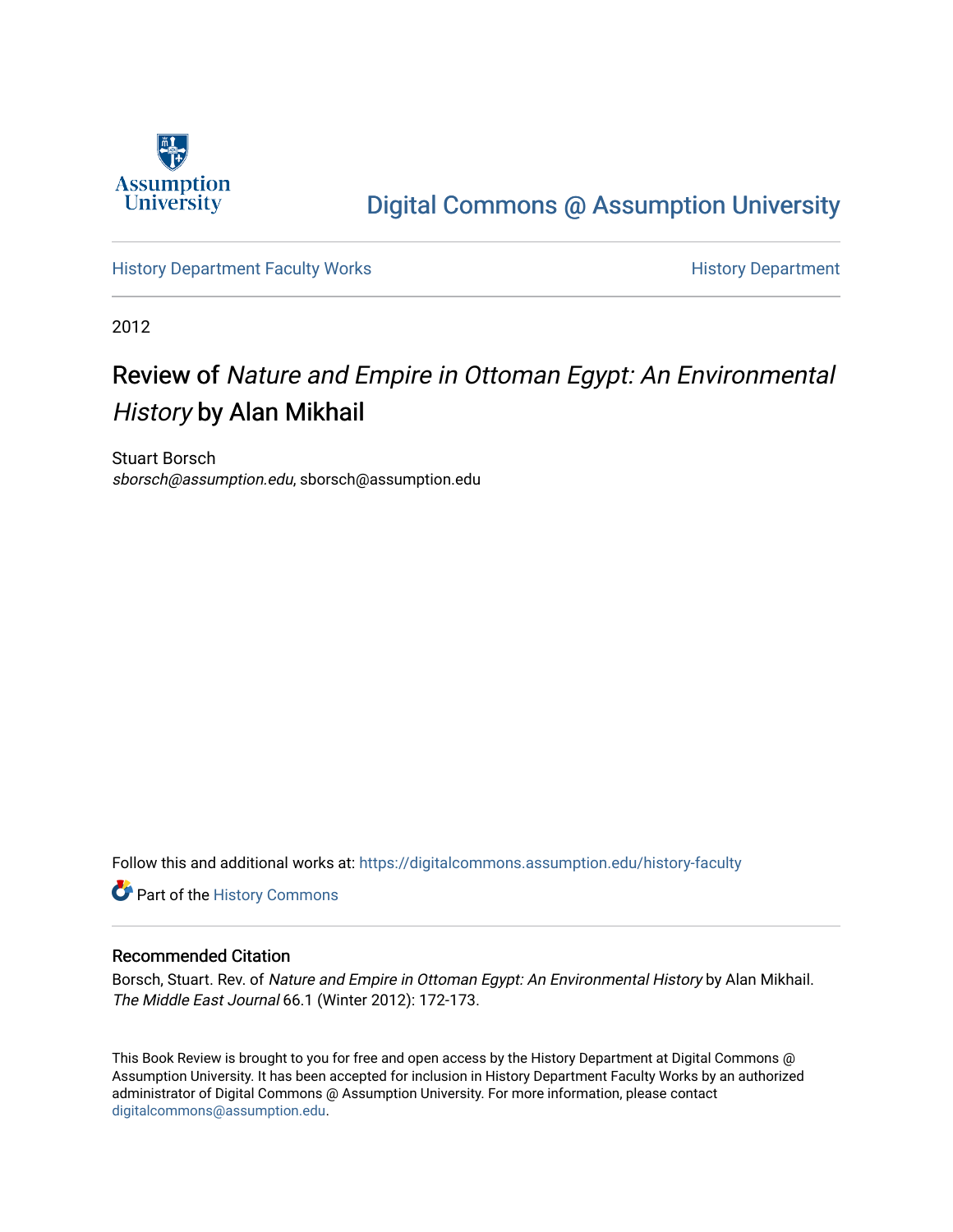rial defense between Morley, the Secretary of State for India, and Minto, the Viceroy, but he fails to mention the political pressures which led them to promulgate their famous reforms of 1909.

In the end, *Afghanistan and the Defence of Empire* provides a lucid and detailed account of the changing topography of the high politics of imperial defense during the Edwardian age. It helps us better understand how the "Great Game" faded into the shadows, giving way to other, deadlier imperial tournaments.

*Benjamin D. Hopkins, Ph.D. (Cantab), Assistant Professor of History and International Relations, The George Washington University*

### EGYPT

#### **Nature and Empire in Ottoman Egypt: An Environmental History**, by Alan Mikhail. Cambridge, UK and New York: Cambridge University Press, 2011. 380 pages. \$95.

#### *Reviewed by Stuart Borsch*

This innovative book explores the interaction between the physical environment and the social structure of Ottoman Egypt and its relationship with the wider Empire. It is a highly original work which attempts to analyze the changes that accompanied Egypt's transition from the early modern period to the beginning of modernization at the end of the  $18<sup>th</sup>$  century. The use of sources in this book is creative, and the work stands out for its novel treatment of transformations of material life in Egypt.

The focus of the first chapter is the irrigation system of Ottoman Egypt. Mikhail cleverly employs two new source areas here. The first is a  $16<sup>th</sup>$ -century Ottoman survey of the irrigation system located in the Egyptian National Archives. Mikhail's analysis of this record supplies the reader with a wealth of new information about this irrigation system. The second is provincial court documents, which Mikhail uses in an original way to bring out of them a description of water rights and how they were negotiated

through court cases. He then provides a detailed analysis of competition and conflict over water resources. Mikhail is the first scholar to explore this subject, and it provides an important addition to our knowledge of the mechanics of Egypt's irrigation system. Scholars of ancient and medieval Egypt will be very interested in this schematic. He has done a considerable service to the field here, and the book stands out as innovative and exceptional on the basis of this first chapter alone.

The first chapter also demonstrates how the use of the irrigation system tied together the interests of the peasant communities and the interests of the Empire in a cooperative relationship of mutual reliance and trust. Mikhail then explores the ways in which the Empire devolved authority to peasant communities, who were able to apply their practical, on the ground knowledge of how to manage the system. Finally, there is an analysis of the manner in which the irrigation system functioned as a lever of change in the economy and society of Ottoman Egypt. The themes here are a guide to the rest of this book, as it follows the story of interaction between the physical environment and social change.

The second chapter explores a model of early modern natural resource management. Mikhail does this via the lens of the commoners of Ottoman Egypt and how they developed and maintained the infrastructure needed to manage the flow of primary goods and their trade and consumption. He shows how the peasants worked in tandem with the Empire in this area, in the same way in which they mediated authority vis-à-vis the irrigation system.

 In the third chapter, Mikhail analyzes the manner in which the supply of wood was managed in tandem with the supply of grain. He demonstrates how the Empire weighed choices regarding the use of raw materials in Ottoman Egypt and Ottoman Anatolia.

The fourth chapter details the manner in which the use of localized and autonomous labor slowly gave way to the mass employment of labor in ever larger projects managed by a rapidly growing state bureaucracy in the late 18<sup>th</sup> century. Mikhail describes how the management of work and labor shifted from a local to a centralized basis at